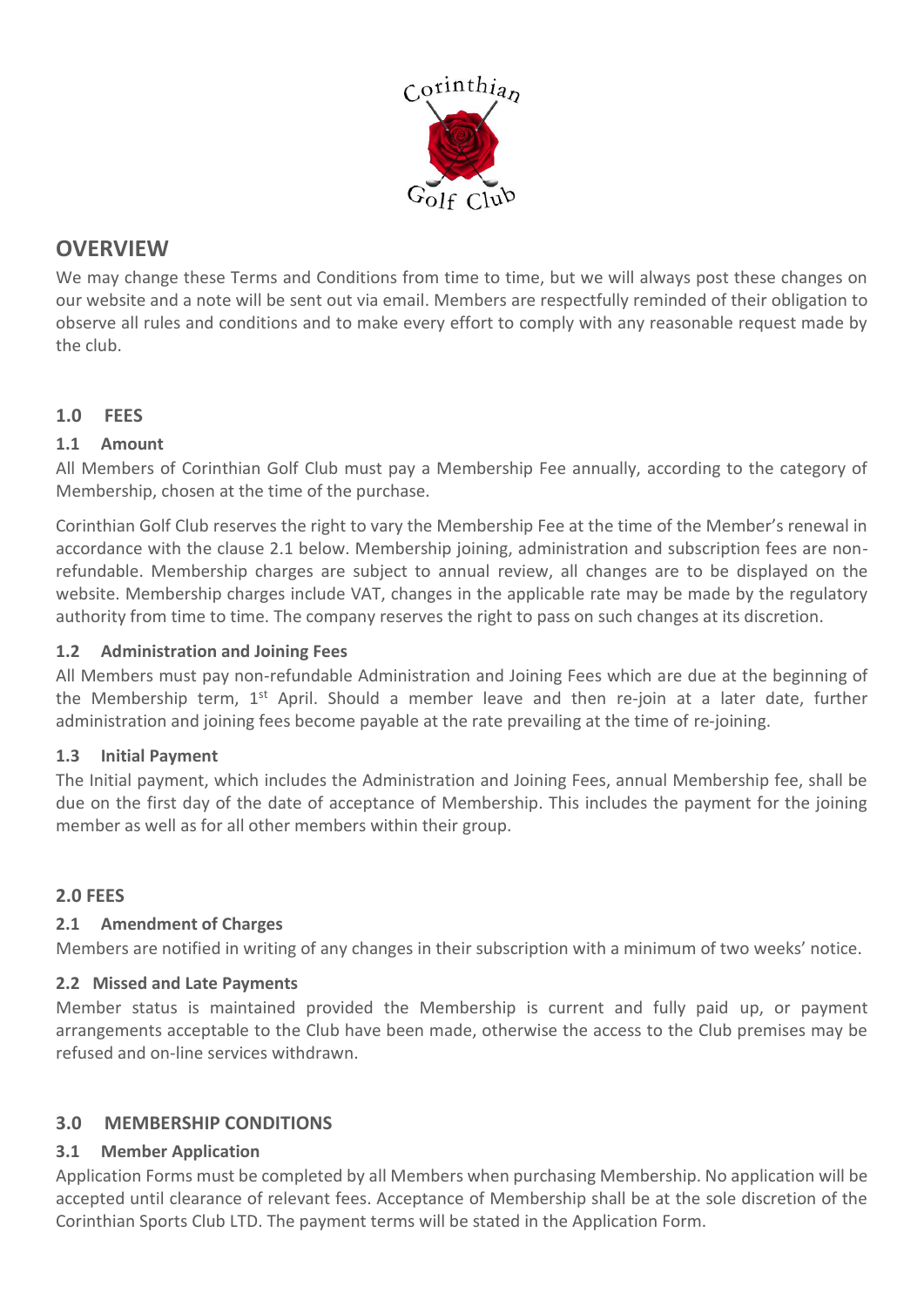## **3.2 Contract and Club Rules**

These Terms and Conditions, along with the contract, form the Agreement between the Member and Corinthian Golf Club. In signing the Contract, the Member is expected to comply with the Club Rules that are available on the website. The Company may sometimes need to make changes to the Club Rules. If we do this we will, where reasonably possible, display notices in the Club notifying you of the change.

## **3.3 Commitment**

Membership of the club involves an ongoing commitment. Golf membership is an initial commitment from the date of joining until the following rate review date and annually thereafter.

## **3.4 Restrictions**

Age restrictions apply to certain categories of membership.

## **3.5 Suspension of Membership**

*3.5.1* Corinthian Golf Club reserves the right to cancel or suspend Membership at any time in the following circumstances:

(a) If a Member commits a serious or repeated breach of these Terms and Conditions, and the breach, if capable of remedy, is not remedied within 7 days of receipt of a default notice.

(c) If a Member provides us with details which the Member knows to be false when applying for Membership and the false declaration would have reasonably affected our decision to grant Membership to that Member. If Corinthian Golf Club terminates this agreement for any of the above reasons, The Club reserves the right to retain all monies that a Member has paid under their agreement.

## **3.6 Children in the Club**

Parents are reminded that they are responsible for their child's behaviour at all times when visiting club premises.

## **3.7 Use of the Facilities**

*3.7.1* Corinthian Golf Club may at any time, without penalty, withdraw all or part of its facilities for any period with or without notice in connection with any unforeseen circumstances or any reasonable repair, alteration, cleaning maintenance work or similar reason deemed necessary for the safe operation of the club.

*3.7.2* Corinthian Sports Club also reserves the right to set aside facilities for occasional social or sporting events, details of which will be published on the club notice boards / website.

### **3.8 Liability**

Our liability to compensate you for any loss or damage (in the case of loss or damage other than death or personal injury) is limited to a reasonable amount having regard to such factors as whether the damage was due to a negligent act or omission by us. Members and the guests of any Members are otherwise responsible for their personal possessions, equipment, and vehicles (and their contents) parked in the car park and are advised not to bring valuable possessions onto the premises.

### **3.9 General**

*3.9.1* No food or drink, alcoholic or otherwise, unless purchased on site at Corinthian Sports Club are allowed into the Club to be consumed within the Club or its grounds.

*3.9.2* The General Manager, whose decision shall be final, shall determine any dispute that may arise regarding the interpretation of these rules.

*3.9.3* Members must advise the Club immediately of any change to their personal details, including change of name, home address, e-mail address and contact telephone numbers.

*3.9.4* Members and guests should comply with any reasonable request from the General Manager to facilitate the smooth operation of the club, its facilities and for the convenience of the membership at large.